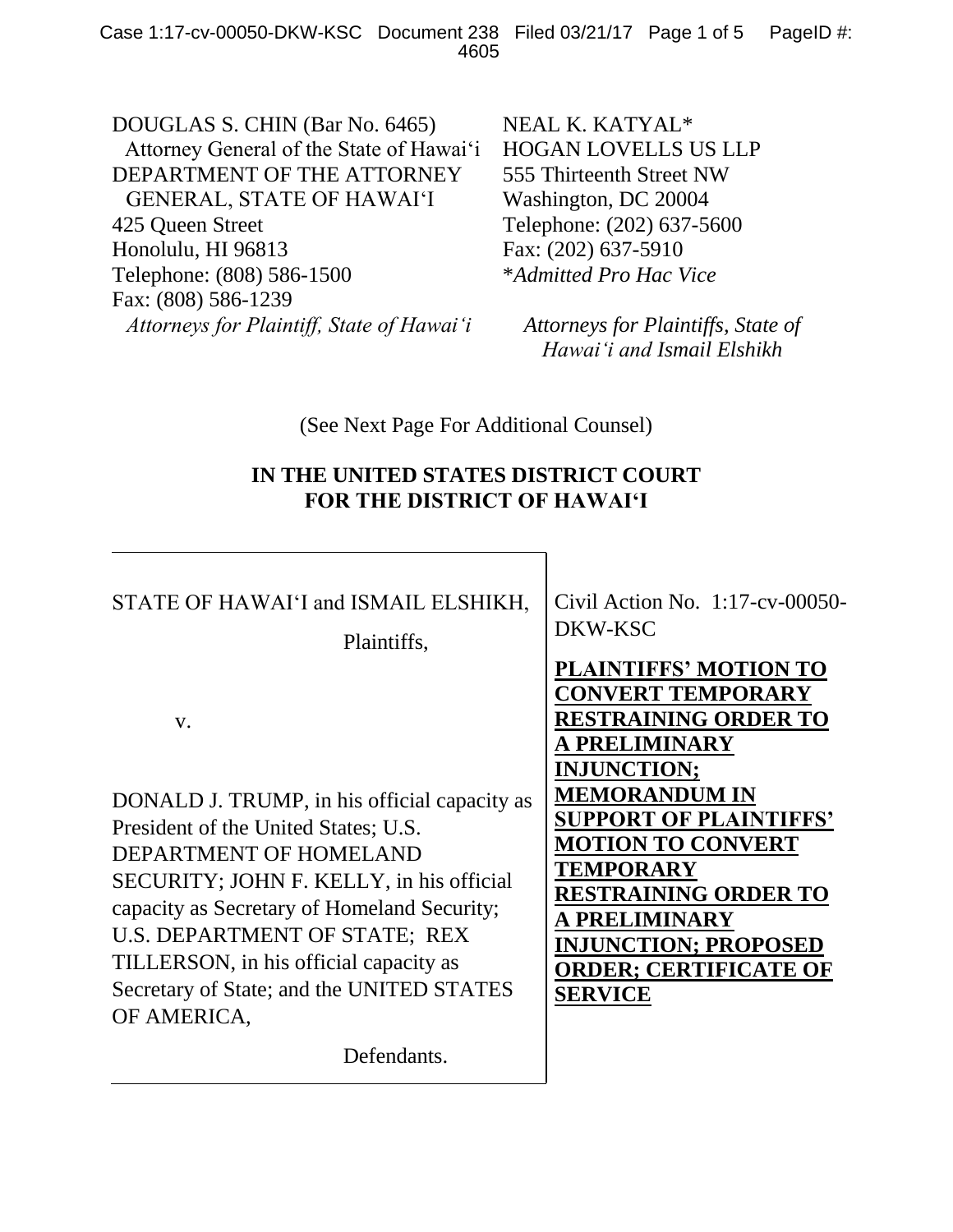## **ADDITIONAL COUNSEL**

CLYDE J. WADSWORTH (Bar No. 8495) Solicitor General of the State of Hawai'i DEIRDRE MARIE-IHA (Bar No. 7923) DONNA H. KALAMA (Bar No. 6051) KIMBERLY T. GUIDRY (Bar No. 7813) ROBERT T. NAKATSUJI (Bar No. 6743) Deputy Attorneys General DEPARTMENT OF THE ATTORNEY GENERAL, STATE OF HAWAI'I 425 Queen Street Honolulu, HI 96813 Telephone: (808) 586-1500 Fax: (808) 586-1239 Email: deirdre.marie-iha@hawaii.gov

*Attorneys for Plaintiff, State of Hawai'i*

COLLEEN ROH SINZDAK\* MITCHELL P. REICH\* ELIZABETH HAGERTY\* HOGAN LOVELLS US LLP 555 Thirteenth Street NW Washington, DC 20004 Telephone: (202) 637-5600 Fax: (202) 637-5910 Email: neal.katyal@hoganlovells.com

THOMAS P. SCHMIDT\* HOGAN LOVELLS US LLP 875 Third Avenue New York, NY 10022 Telephone: (212) 918-3000 Fax: (212) 918-3100

SARA SOLOW\* ALEXANDER B. BOWERMAN\* HOGAN LOVELLS US LLP 1835 Market St., 29th Floor Philadelphia, PA 19103 Telephone: (267) 675-4600 Fax: (267) 675-4601

*\*Admitted Pro Hac Vice*

*Attorneys for Plaintiffs, State of Hawai'i and Ismail Elshikh*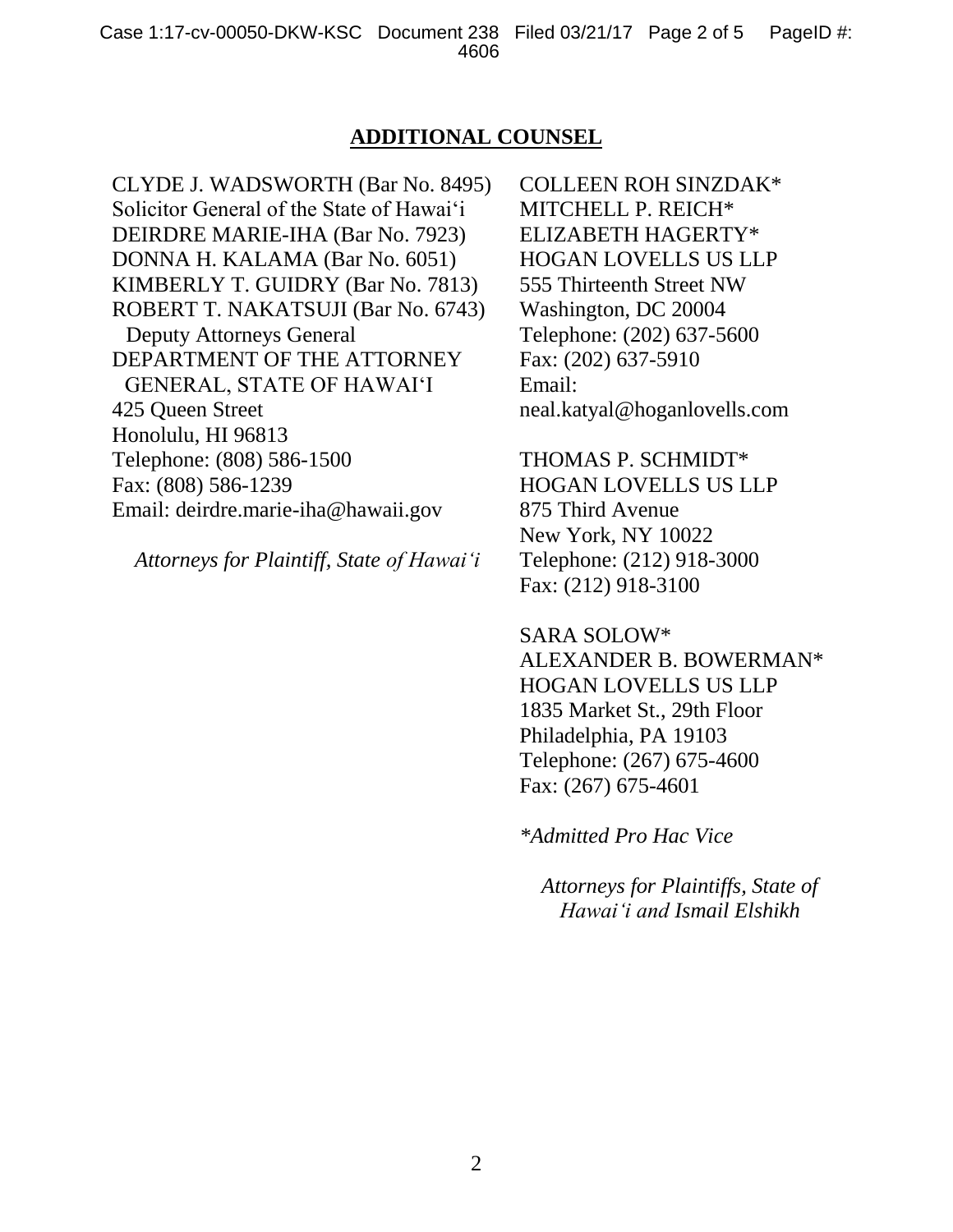## **PLAINTIFFS' MOTION TO CONVERT TEMPORARY RESTRAINING ORDER TO A PRELIMINARY INJUNCTION**

Pursuant to Rules 7 and 65 of the Federal Rules of Civil Procedure and Local Rule 7.2 for the U.S. District Court for the District of Hawaii, Plaintiffs, the State of Hawai'i and Ismail Elshikh, by and through counsel, hereby move this Honorable Court to convert its Temporary Restraining Order of March 15, 2017 to a Preliminary Injunction, prohibiting Defendants from enforcing and implementing Sections 2 and 6 of the March 6, 2017 Executive Order issued by Defendant Donald J. Trump (the "Executive Order"). Those provisions of the Executive Order, *inter alia*, impose a nationwide ban on the "entry" of foreign nationals from six Muslim-majority countries for 90 days, and suspend the United States Refugee Admissions Program for a period of 120 days.

Plaintiffs previously moved for a temporary restraining order prohibiting the enforcement of Sections 2 and 6 of the Executive Order nationwide (Dkt. No. 65), and this Court entered a Temporary Restraining Order ("TRO") providing such relief on March 15, 2017. Dkt. No. 219. For the same reasons that this Court entered a TRO, it should convert the TRO to a preliminary injunction. This Court found that Plaintiffs were likely to succeed on the merits of their claim that Sections 2 and 6 of the Executive Order inflict state-sanctioned discrimination towards Muslims in violation of the Establishment Clause of the First Amendment of the United States Constitution. *Id.* at 28-40. Additionally, Sections 2 and 6 of

3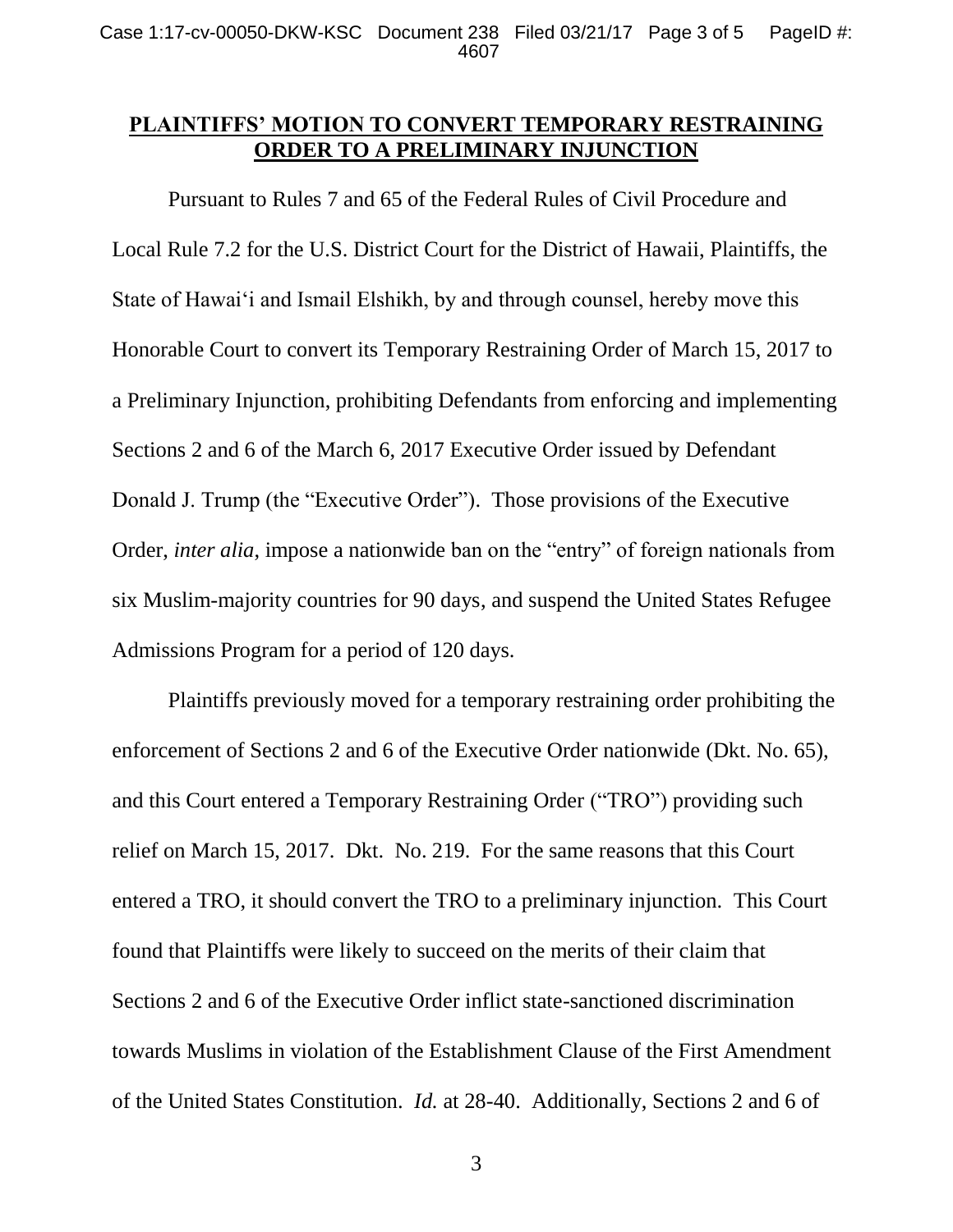the Executive Order violate the Immigration and Nationality Act ("INA"), 8 U.S.C. § 1101 *et seq.*, by discriminating on the basis of national origin and by contravening the INA's finely reticulated system of immigration controls, and violate individuals' Due Process Clause rights under the Fifth Amendment of the U.S. Constitution.

These discriminatory and unlawful provisions of the Executive Order have no place in the State of Hawai'i, where Defendants' actions have caused, and continue to cause, irreparable injury to Plaintiffs. As an immediate remedy, and to maintain the status quo while more permanent solutions may be considered, Plaintiffs ask that the Court convert the Temporary Restraining Order entered on March 15, 2017, to a preliminary injunction, thereby enjoining Defendants from enforcing or implementing Sections 2 and 6 of the Executive Order nationwide.

This motion is supported by the attached Memorandum in Support of Plaintiffs' Motion to Convert Temporary Restraining Order to a Preliminary Injunction, an accompanying declaration and exhibits, and the records and files in this action, as well as any additional submissions and oral argument that may be considered by the Court.

DATED: Washington, D.C., March 21, 2017.

4